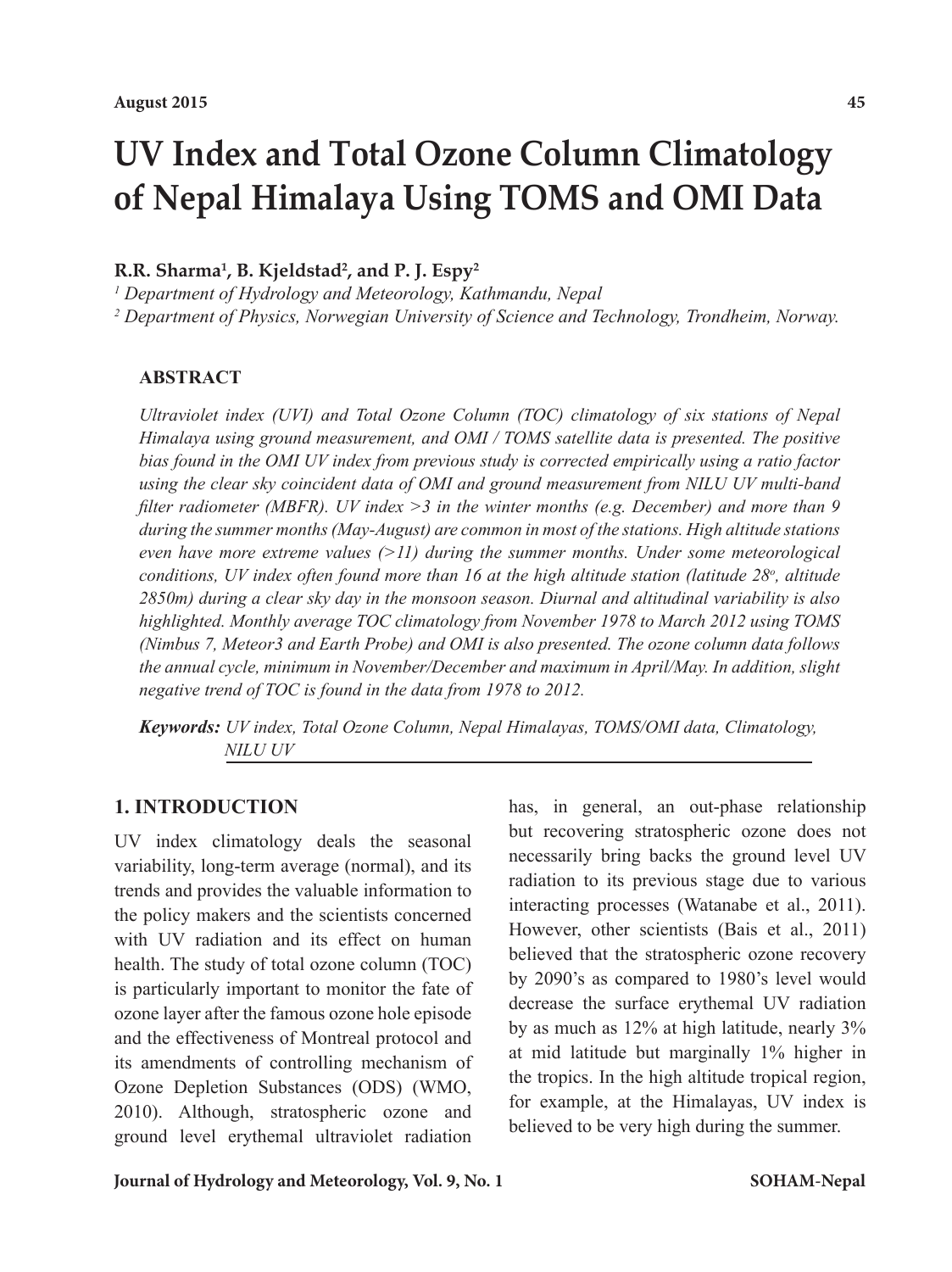For cloud free, snow free and aerosol free atmosphere, satellite UV radiation reaching the earth surface can be estimated with reasonable accuracy in a Rayleigh-scattering atmosphere using total ozone and surface reflectivity (Krotkov et al., 2001). In OMI UV product, cloud is estimated from the Lambert Equivalent Reflectivity (LER) derived from the OMI measured radiance  $(I_{360})$  near 360 nm (Krotkov, 2002, Eck et al., 1995). The ground instrument (NILU UV) uses Cloud Transmission Factor (CLT), the ratio of measured to clear sky surface irradiance with no aerosol and zero surface albedo, to estimate the surface UV radiation.

Four UV monitoring stations equipped with NILU Moderate Band Filter Radiometer (MBFR) have been established at different altitudes of Nepal Himalaya in recent years (2008-2010) under a Solar radiation and Aerosol in Himalayan Region (SAHR) project funded by the Development, Research and Education (NUFU) Program of Norway (2007- 2012). These data are particularly important to validate the similar data obtained from the satellite which has relatively longer acquisition period and global coverage. Sharma et al., (2011) compared the UV index and TOC data obtained from these ground measurement with the Ozone Monitoring Instrument (OMI) and found the positive bias on OMI as much as  $34.5\pm24.0\%$  to  $47.9\pm17.4\%$  for cloud free condition and much higher on cloudy condition using the intermittent data. The study also found that the bias of total ozone column under cloud free condition vary from  $-2.17 \pm 3.52\%$  to  $2.97 \pm 3.92\%$ . The correlation coefficients were more than 0.85 for all the stations. The mean ozone column obtained from ground instrument varies from 255.1 to 285.5 (DU) and OMI ozone column varies from 262.7 to 279.0 (DU).

High elevation areas receive more UV radiation due to shorter path length and low atmospheric attenuation, less influence of boundary layer aerosol due to less concentration, and more sky visibility and less influence of cluttering obstacles like mountains and man-made features. Other things remains the same, altitude variation may affect the erythemal UV radiation by as much as 5-23%/km (Pfeifer et al., 2006) depending upon the different topography. In Tibet, altitude effect of UVI is found 7-8%/km (Dahlback et al., 2007).

In Nepal people permanently lives close to 4000 m a.s.l. and seasonal migration for business and trade, trekking and mountaineering, makes people's movement at much higher altitude where the level of erythemal UV radiation and its impact on the human health is unknown. The main objective of the study is to present the UV index climatology of six sites from Nepal Himalayas using Aura OMI satellite product from October 2004 to March 2012. The satellite data is first empirically corrected using the ground data. Furthermore, total ozone column (TOC) climatology using TOMS (Nimbus 7, Meteor 3 and Earth Probe) and OMI is also studied using the data from November 1978 to March 2012. The paper also discusses the diurnal variability of UV index using ground measurements.

After the first introductory section, section 2 describes the ground and satellite based data and instrumentation. Section 3 describes the methodology and an approach for empirical correction of OMI UVI using ground data for clear sky condition. Section 4 presents the results of diurnal variability, UVI and ozone climatology with discussion. Section 5 concludes the paper.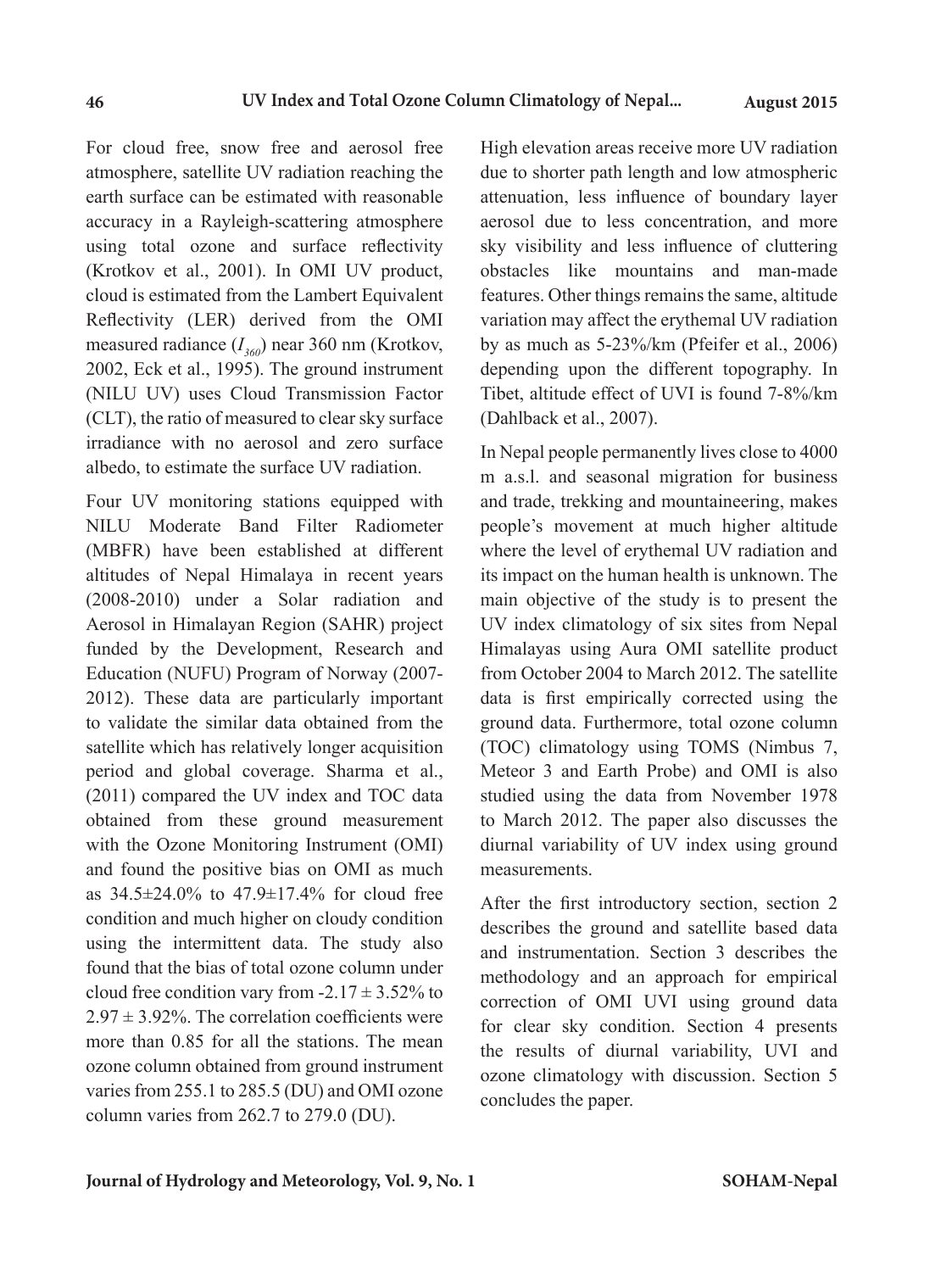# **2. DATA AND SITE DESCRIPTIONS 2.1 Description of Ground Station and Instrumentation**

Four UV monitoring stations were established in Nepal between the periods of October 2008 to October 2009. Solar Radiation and Aerosol in Himalayan Region (SAHR) project under the Institute of Engineering of Pulchowk Campus of Tribhuvan University has been taking the responsibility for operating and maintaining the stations.

The stations cover elevation range of 70 m to 2850 m in the southern slope of Himalayan region within the latitude range from  $26.45^{\circ}$ to  $27.72^{\circ}$  and longitude range from  $83.32^{\circ}$  to 87.27°. The stations cover different geographical and environmental setting. Nepal receives about 80% rain during the monsoon season (June to September) from southeast monsoon originating from the Bay of Bengal. Pollutants are usually at low level in this period and sky often covered by clouds. During the winter (December to February), rain mainly occurs due to westerly disturbance, and its effect gradually slow down from west to east. These four stations have also unique local setting. The lowermost station, Biratnagar, lies in the southern flat land. It is a moderate size urban city close to Indian border. Temperature is mild and hot during the year and may reach above  $40^{\circ}$ C in summer. Pokhara is a valley of Middle Mountain range with altitude of 850 m a.s.l. It receives highest rainfall (about 4000 mm) in a year. Frequency of rainy days is also highest in the station. Pollutants usually settled down by afternoon rain. Kathmandu lies in the capital valley of middle mountain range of elevation 1350 m with more than 3 million populations. Bowl shaped valley and formation of inversion layer often trap the pollution at the bottom of the atmosphere. The sky of the valley

is often hazy throughout the winter unless a rain settles the dust and aerosol. Lukla station lies in the southern slope of High Mountain range nearby Mountain Everest at an elevation of 2850 m. The atmosphere is relatively clean as compared to other stations. In addition, two OMI overpass data are also available for Dhangadhi (28.0°N, 80.55°E, altitude 187 m, low land and flat) and Simikot  $(29.97° \text{ N},$ 81.82° E, altitude 2800 m, a mountainous site).

All four ground stations are equipped with multiband filter radiometer (MBFR) manufactured by Norwegian Institute for Air Research (NILU). The NILU-UV instrument has five channels in UV region with centre wavelength at 302, 312, 320, 340 and 380 nm and bandwidths of approximately 10 nm at full width half maximum (FWHM). It has also a sixth channel which measures photosynthetic active radiation (PAR) in the wavelength range 400-700 nm. Data taken from multi band filter radiometer (MBFR) combined with radiative transfer model provide reliable data on biologically effective UV dose rates (UV Index), total ozone column, effective cloud optical depth or cloud transmission, and high wavelength resolution UV spectrum (Høiskar et al., 2003). Dahlback (1996) has given all the details to estimate these parameters and found good agreement with the high-resolution spectroradiometer. The NILU-UV instrument is temperature stabilized at 50°C. Four NILU-UV instruments are installed at the four stations whereas the fifth instrument is kept as a reference instrument for mobile calibration. To track the sensitivity of the instrument, relative calibration is performed every week. The reference instrument was participated to the second Quality Assurance of Spectral Solar UV measurements in Europe (QASUME) audit in June 2010, Oslo, and the new calibration level is transferred (Grobner, 2010).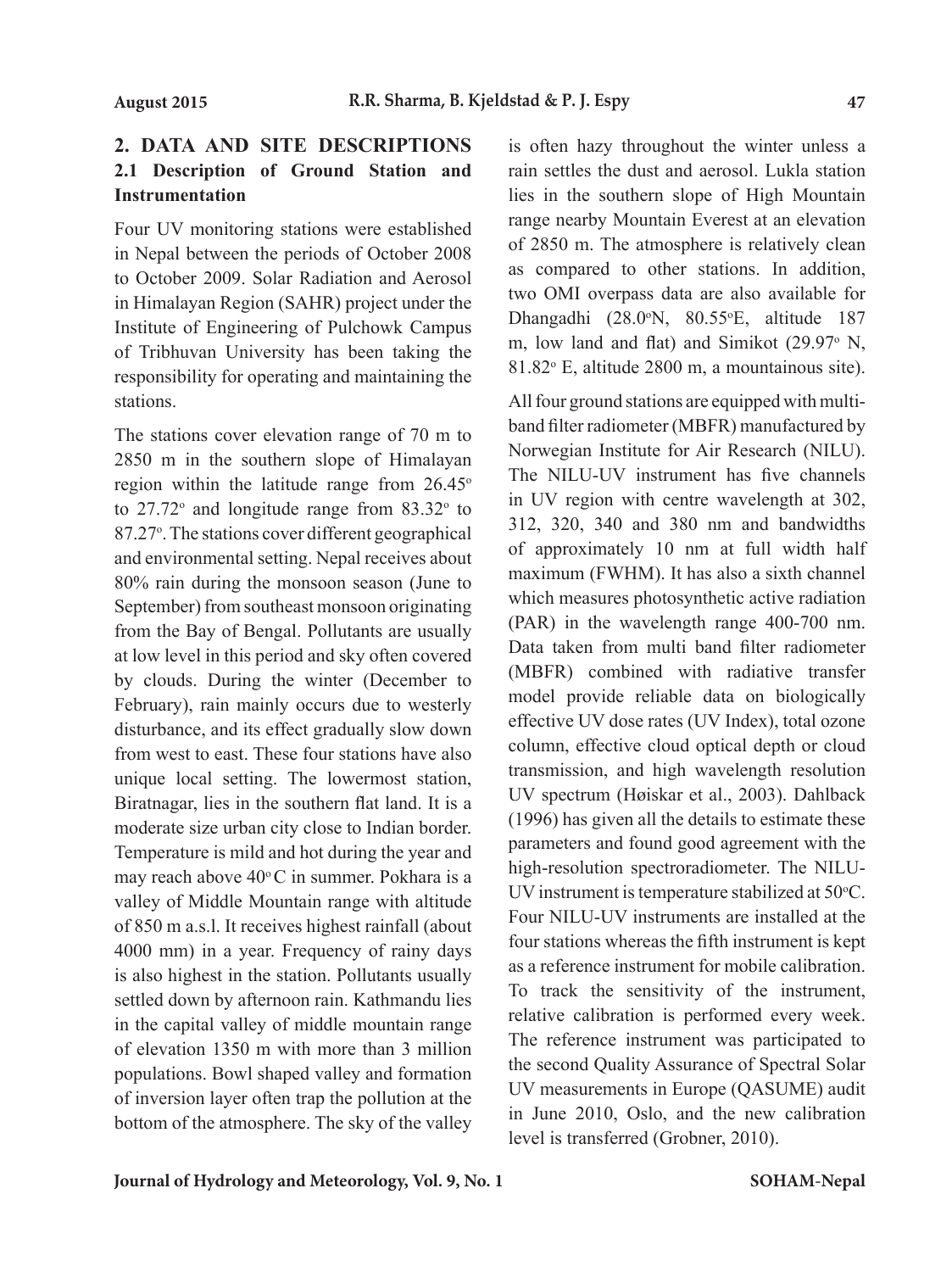### **2.2 Aura-OMI UV index**

Aura is a multinational satellite of collective effort from USA, the Netherlands and Finland and flown in July 2004. Aura has four instruments one of them is Ozone Monitoring Instrument (OMI). OMI provides information of various atmospheric variables such as ozone, aerosols, clouds, surface UV irradiance, and other trace gases (Kazadzis et al., 2009). OMI is a wide swath, sun synchronous, nadir viewing, near-UV and visible spectrometer that measures solar UV and visible radiation in the range of 270 to 500 nm (Tanskanen et al., 2007). It covers swath of 2600 km with spatial resolution of 13 x 24 km at nadir. The orbital period of Aura satellite is about 98 minute and equatorial crossing time is 13:42 hour local time. It scans the earth surface during ascending mode. One of the advantages of the satellite data is the global coverage and all weather capability.

Ozone Monitoring Instrument (OMI) utilizes ozone and reflectivity data measured by the satellite itself and other sources of information like surface albedo, temperature profile, and ozone profile to estimate the surface UV irradiance by using radiative transfer model. It first estimates the ground UV irradiance assuming clear sky condition and later a cloud modification factor is used to estimate the ground UV under cloudy condition. If the ground surface is also covered by snow, a surface albedo is also used in the model. Cloud modification factors are derived from the reflectivity measurement. Absorbing aerosol is not accounted in the present version of OMI UV index which causes the systematic bias in the OMI data. The details can be found in the OMI ATBD documents (Levelt et al., 2002).

# **3. METHODS AND EMPIRICAL CORRECTION OF OMI UVI**

In UV range, surface albedo is usually around 0.02 to 0.07 in most of the land surfaces (Eck et al., 1995). Dry sands has higher albedo but less than 0.1. Snow has usually very high albedo, up to 90% for fresh snow. Therefore, choosing a threshold of 0.1 is reasonably a good decision to separate the snowy surface and non-snowy surface (Tanskanen et al., 2007). The stations studied here have snow free surfaces most of the time throughout a year. Only high altitude stations may have surface albedo >0.1 due to snowfall in the winter season (December to February).

In this study, coincide measurements between the satellite and ground at satellite overpass time are used. These data are extracted from the databases of both the satellite and ground where time matching is the nearest minute. A plot of surface albedo, used by satellite UV retrieval algorithm, and the date of the coinciding measurements show that there are no data above 0.1 in the winter season (Figure 1). However, in the monsoon season (June to September), we found that significant numbers of data pairs have surface albedo > 0.1. The figure reveals that the climatology value used by OMI to retrieve the UV index is unrealistically higher for the monsoon season which may be due to the confusion with low clouds or fogs.

Cloudy days and cloud free days are separated from the coincident measurement data using the Lambertian Equivalent Reflectivity (LER) at 360 nm. Therefore, the overpass data are categorized into cloud-free cases where LER is < 0.10 and cloudy cases where LER is more than or equal to 0.10 (Kalliskota et al., 2000; Anton et al., 2010). The relationship between Lambert equivalent Reflectivity, (LER) and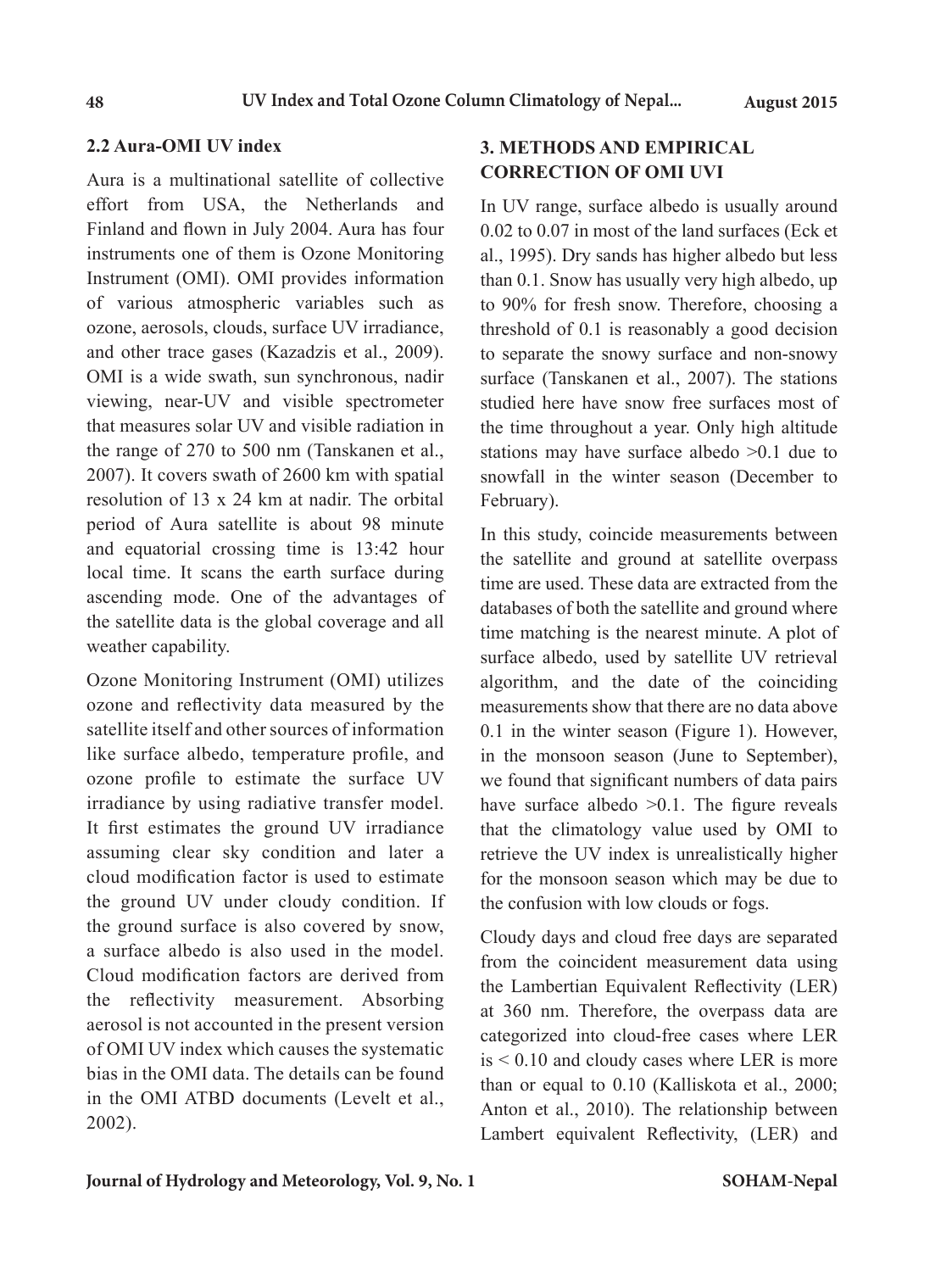

**Figure 1: Time series plot of OMI surface albedo of coincidence measurement at satellite overpass time.** 

Cloud Optical Depth (CLDOPT) of OMI for coincidence overpass data of satellite and ground of Nepal shows the contrasting characteristics (Figure 2). Zero cloud optical depth for large LER values up to 0.8 is often observed which may be due to the poor response of OMI satellite in such high altitude region like the Himalayas. In fact, OMI considers cloud free sky above a certain height (2 km).

Ground data of Nepal also includes Cloud Transmission Factor (CLT), which is a ratio of measured irradiance to calculated clear-sky irradiance with zero aerosols and zero surface albedo for a particular solar zenith angle (Høiskar et al., 2003). CLT is calculated on that spectral channel where ozone absorption is minimal. It may be larger than 100% when instrument observed direct sun as well as diffuse radiation from cloud scattering. The comparison study between the OMI and the ground UVI shows that the percentage bias [(*omi*-*gd*)/*gd ×*100], where *omi* is the OMI UV Index and *gd* is the ground measured UV index, which increases with decreasing the cloud transmission factor (Sharma et al., 2011).



**Figure 2: Plots of Lambert Equivalent Reflectivity (LER), and Cloud Optical Depth (CLDOPT) of OMI for coincidence overpass data from Nepal.**

In this study, the bias observed in the OMI overpass UVI is corrected using an empirical ratio factor. First, the cloud-free and snow-free pairs of OMI and ground data are extracted using the proxies, Lambert equivalent reflectivity  $( $0.1$ )$  and surface albedo  $( $0.1$ )$  with the thresholds. After that, a threshold of cloud transmission factor is selected by looking the oval shape ground data for clear sky condition. The threshold varies for different stations; however, a common threshold, 70%, works well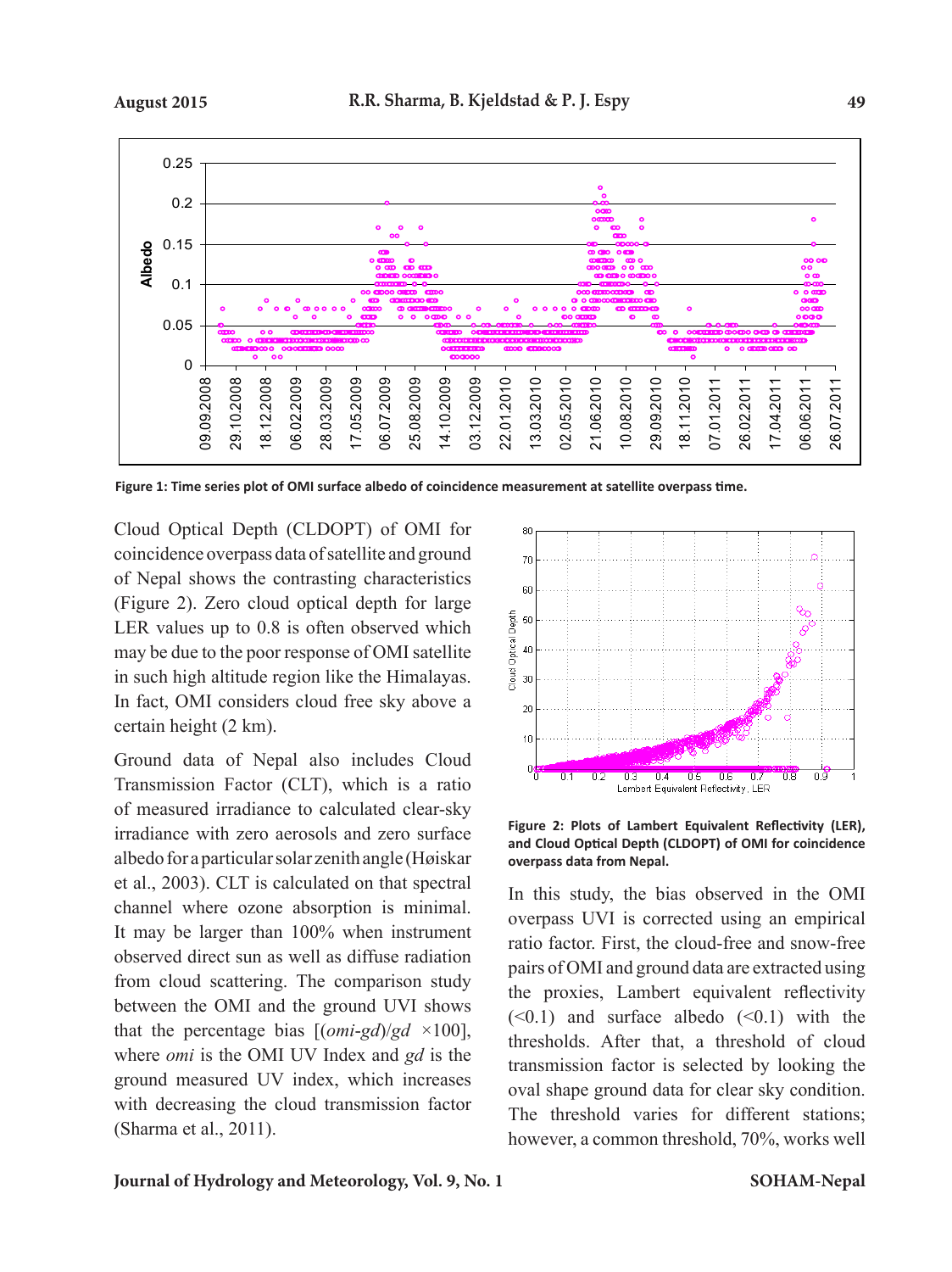to all the station. Since OMI overpass data also provides clear sky UVI at local noon, we use this product for our climatology study. The time series plot between the OMI and the ground for simultaneous measurement for clear sky conditions is shown in Figure 3. Since OMI's equatorial crossing time is close to 13:45 hours local time, the coincidence data often missed the local-noon maximum. Total 443 pairs are found satisfying the cloud-free and snow-free condition. The mean of the OMI and ground

(GD) are 6.8 and 4.3 and standard deviation of 2.3 and 1.6 respectively. We then divide the ground mean data by the OMI mean and get a factor 0.633±0.122 which is used to correct the OMI data for clear sky condition at local noon.

# **4. RESULTS AND DISCUSSIONS**

#### **4.1 Diurnal Pattern of the UV Index**

Diurnal pattern of the UV index obtained from NILU UV multi-band filter radiometer (MBFR



**Figure 3: Coincidence overpass data of OMI and ground for cloud free condition. Cloud free data in the monsoon period is distinct (top) and the distribution of residual after applying an empirical correction factor on OMI data for clear sky condition (bottom).** 

**Journal of Hydrology and Meteorology, Vol. 9, No. 1 SOHAM-Nepal**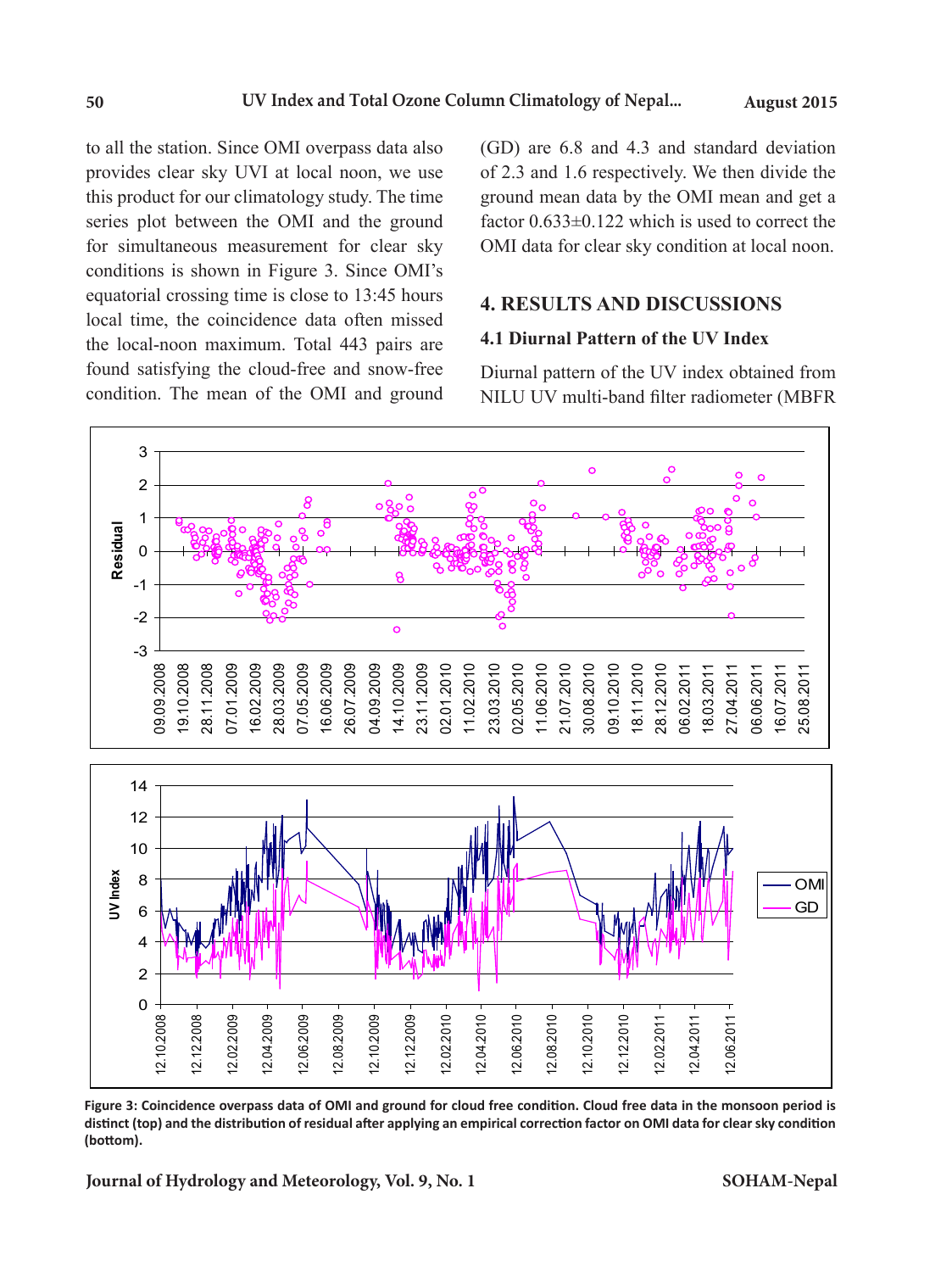

**Figure 4: Diurnal pattern of ground measured UV index for 21 December 2010 (left), 21 March 2010 (middle) and 28 July 2010 for Lukla (red), Kathmandu (magenta), Pokhara (green), and Biratnagar (blue).**

with one-minute sampling rate for different stations and for typical day is given in Figure 4. The UV index of the lowest altitude stations (Biratnagar, 70 m) reaches close to three at the local noon in December 21 whereas in Lukla (2850 m) the UVI reaches close to 4.5 on the same day. One can expect more UVI in Kathmandu (1350 m) on that day because of higher elevation compared to Biratnagar (blue line). However, local pollution and stagnant air limits the UV radiation reaching to the ground surface. In Kathmandu valley, air pollution is usually high in the winter period (December-February). Occasional rains due to westerly disturbance wash out the local pollution and the UVI level becomes stronger.

In the vernal equinox, for example, March 21, the UVI increases in all the stations as compared to winter solstice. In Lukla, UVI reaches above nine and lowest altitude station (Biratnagar) receives UVI close to 4.5. All the stations in the plot have cloud free sky at least first half of the day. Small cripples in the UVI curve is due to the movement thin cirrus cloud or aerosol effect over the stations. The middle plot (Fig. 4) also clearly depicts the altitudinal effect of UVI. We have found different rates 7.5% - 35%/km for

different seasons and different condition (hazy versus clean).

UVI reaches very high to extreme level at the clear sky days of the rainy seasons. Relatively lower aerosol load in the season permits high UV radiation to the ground. Of course, cloud controls much of the UV radiation reaching the ground. The right plot in the Fig. 4 shows that in all stations UVI level is very high to extreme level. The UVI level at Lukla crosses 16 in a typical day of 28 July 2010.

According to the WHO (2002), UV index more than 3 needs some sort of protection to be used. UV index 3 to 5 categorized as moderate, 6 to 7 as high, 8 to 10 very high, and more than 11 as extreme. Since, the sites are from the northern hemisphere and the above days are from the near vernal equinox, the maximum UV index values for clear sky days often reached >3 throughout the year in all the stations. Theoretical minimum value of UV index for clear sky days can be expected during the winter solstice. The UV index value during the winter solstice is also beyond or close to three (left plot). Similarly, theoretical maximum UV index value can be expected in summer solstice; however, monsoon cloud can compensate it.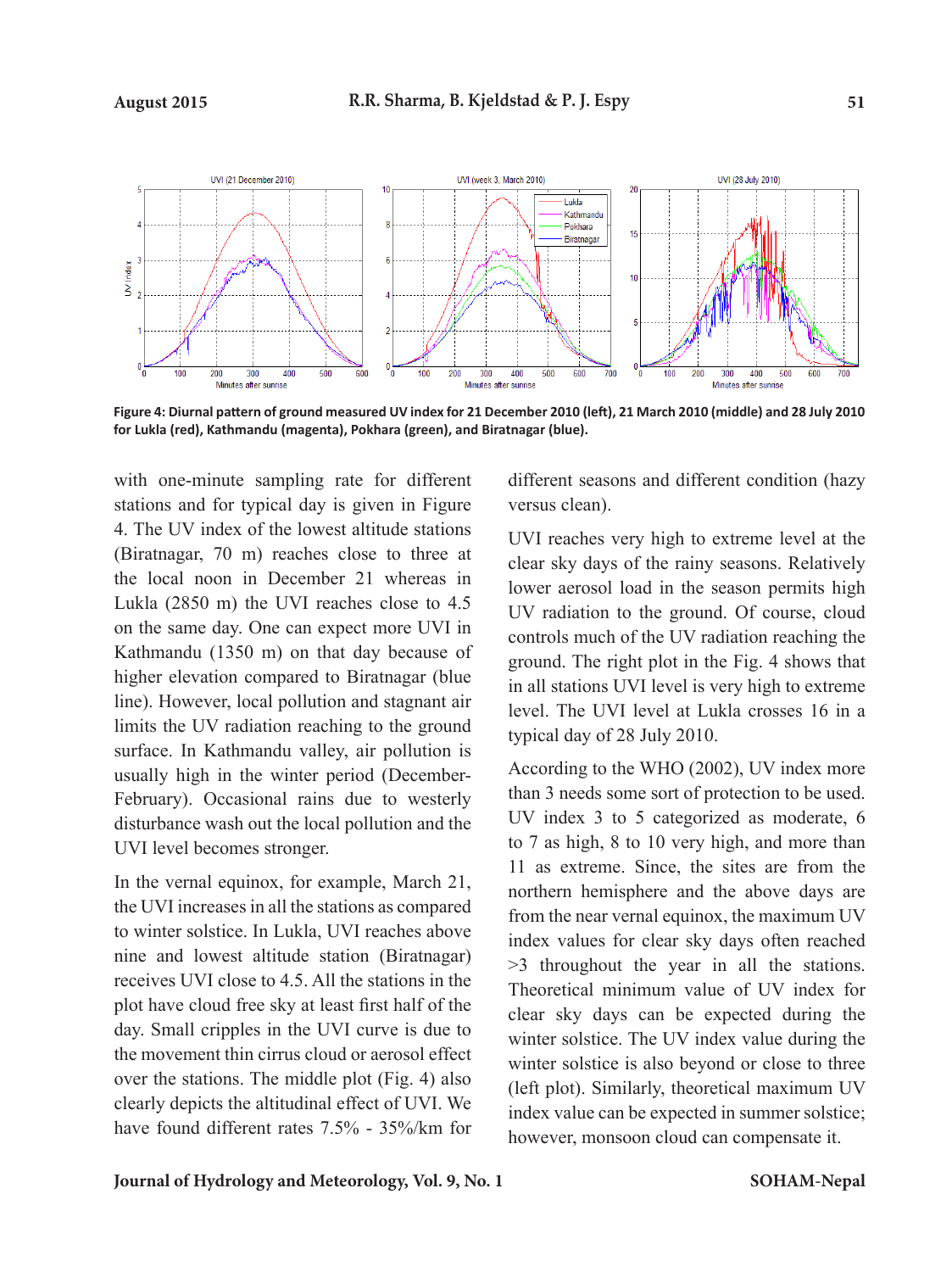

**Fig. 5: Time series of monthly average UVI for all six sites of Nepal Himalayas from October 2004 to March 2012 using AURA-OMI satellite data, after applying a correction (The short names of the stations are as follows: Birat = Biratnagar, Dhan = Dhangadhi, Pokh = Pokhara, Kath = Kathmandu, Simi = Simikot, Lukla = Lukla).** 

One point to note that the ground stations only cover a limited elevation range of Nepal land masses. Since the country's highest land mass reached up to the top of the world, Mt. Everest, 8848 m, a much more UV index can be expected in the further elevated zones. Since OMI covers all the reason of the globe, it is worthwhile to use the OMI data to find UV level at those regions.

#### **4.2 UV index climatology**

A time series plot of monthly average clear sky UVI at local noon using OMI overpass data after applying a correction factor is shown in Figure 5. The figure follows an annual cycle, minimum in December and maximum in July. During the winter period, UVI reaches as low as 3-4 and during the summer months UVI reaches up to 9-11.5. Altitudinal variation is also distinct in the plot. Biratnagar and Dhangadhi are the low altitude stations (below 200 m), Simikot and Lukla are the high altitude stations (2800- 3000m) whereas Pokhara and Kathmandu are in the middle altitude stations (850-1350). The monthly average UVI covering October 2004 to March 2012 and its variation with  $\pm 1\sigma$  (one standard deviation) for all six locations is also shown in Figure 5 and Table 1. In low altitude stations, the UVI increases from January, reaches to its maximum level in July, and decreases again up to December. The typical UVI values are 3 to 9. In middle altitude stations (Pokhara and Kathmandu), the UVI fluctuates between 4 to 10 and for the high altitude stations the UVI ranges 4 to 11 throughout a year. The monthly average UV index climatology for clear sky days at local noon for all six locations using OMI overpass data is also shown in Figure 6 with one standard deviation error bar.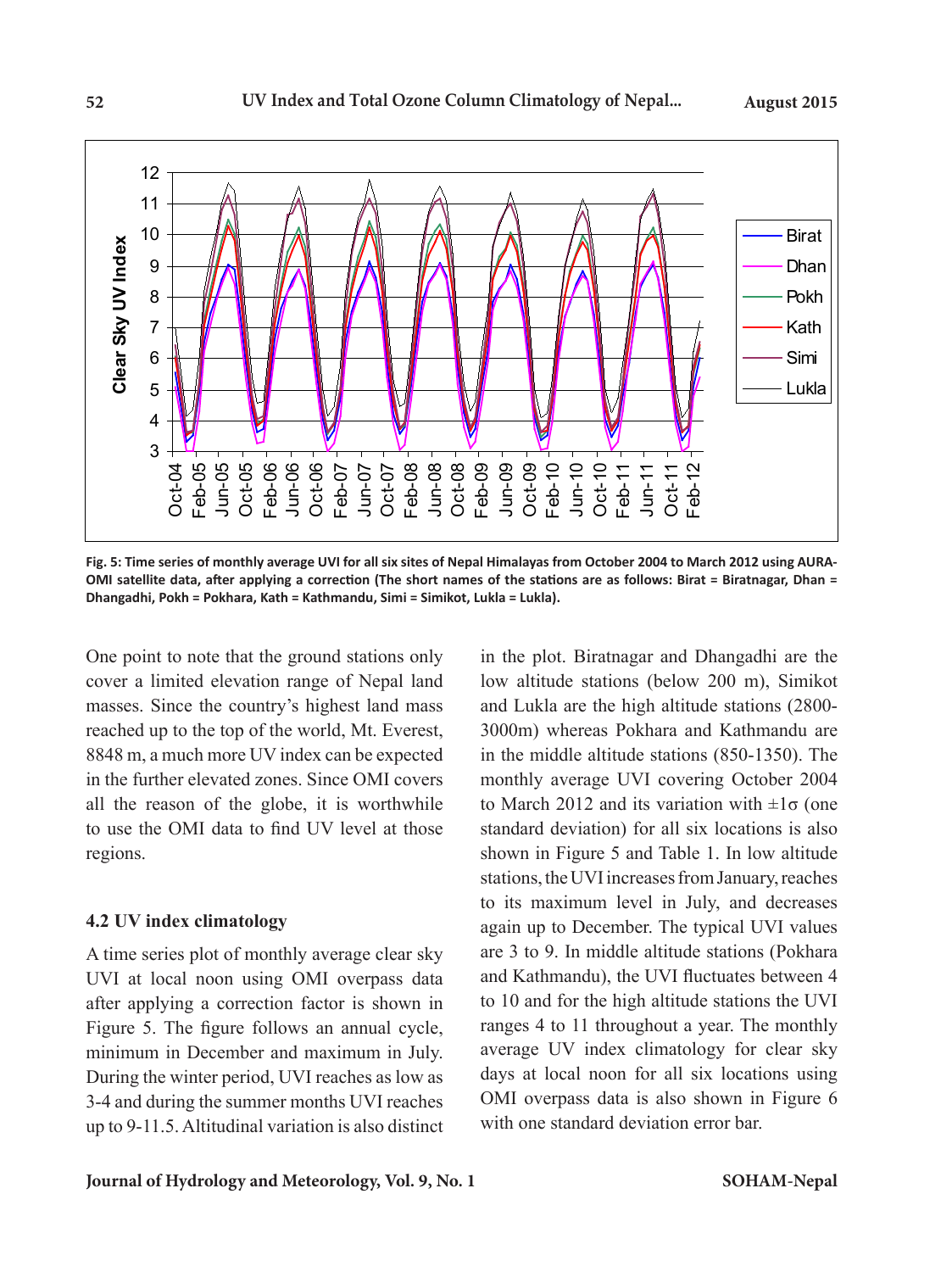| Location   | Para        | Jan  | Feb  | Mar  | Apr  | May  | Jun  | Jul  | Aug  | Sep  | Oct  | <b>Nov</b> | Dec  |
|------------|-------------|------|------|------|------|------|------|------|------|------|------|------------|------|
|            | μ           | 3.7  | 5.0  | 6.4  | 7.6  | 8.2  | 8.6  | 9.0  | 8.6  | 7.5  | 5.7  | 4.2        | 3.4  |
| Biratnagar | σ           | 0.32 | 0.55 | 0.54 | 0.45 | 0.40 | 0.36 | 0.32 | 0.37 | 0.46 | 0.58 | 0.35       | 0.23 |
|            | $\mathbf n$ | 262  | 234  | 248  | 228  | 238  | 227  | 236  | 232  | 218  | 261  | 240        | 261  |
|            | μ           | 3.2  | 4.5  | 6.1  | 7.3  | 8.1  | 8.5  | 8.9  | 8.4  | 7.1  | 5.3  | 3.8        | 3.1  |
| Dhangadhi  | σ           | 0.35 | 0.60 | 0.63 | 0.51 | 0.40 | 0.38 | 0.36 | 0.43 | 0.55 | 0.60 | 0.38       | 0.25 |
|            | $\mathbf n$ | 262  | 239  | 247  | 229  | 236  | 227  | 236  | 231  | 217  | 259  | 237        | 260  |
|            | μ           | 3.9  | 5.2  | 7.0  | 8.4  | 9.3  | 9.8  | 10.3 | 9.8  | 8.3  | 6.2  | 4.5        | 3.7  |
| Pokhara    | σ           | 0.44 | 0.68 | 0.75 | 0.69 | 0.61 | 0.58 | 0.55 | 0.59 | 0.64 | 0.73 | 0.49       | 0.31 |
|            | $\mathbf n$ | 265  | 237  | 246  | 230  | 238  | 228  | 236  | 231  | 219  | 258  | 241        | 260  |
| Kathmandu  | μ           | 3.9  | 5.3  | 6.9  | 8.2  | 9.1  | 9.6  | 10.1 | 9.5  | 8.2  | 6.2  | 4.5        | 3.7  |
|            | $\sigma$    | 0.42 | 0.69 | 0.71 | 0.65 | 0.61 | 0.63 | 0.62 | 0.62 | 0.67 | 0.72 | 0.45       | 0.31 |
|            | $\mathbf n$ | 259  | 236  | 247  | 227  | 239  | 230  | 239  | 231  | 218  | 257  | 237        | 258  |
|            | μ           | 3.9  | 5.5  | 7.5  | 9.2  | 10.3 | 10.8 | 11.1 | 10.5 | 8.9  | 6.6  | 4.7        | 3.8  |
| Simikot    | σ           | 0.48 | 0.80 | 0.95 | 0.80 | 0.59 | 0.41 | 0.40 | 0.49 | 0.62 | 0.76 | 0.48       | 0.36 |
|            | $\mathbf n$ | 260  | 239  | 252  | 231  | 236  | 227  | 236  | 235  | 222  | 263  | 239        | 259  |
|            | μ           | 4.5  | 6.1  | 7.9  | 9.5  | 10.3 | 11.0 | 11.5 | 11.0 | 9.5  | 7.1  | 5.2        | 4.3  |
| Lukla      | $\sigma$    | 0.47 | 0.75 | 0.81 | 0.74 | 0.69 | 0.66 | 0.62 | 0.64 | 0.69 | 0.81 | 0.54       | 0.36 |
|            | $\mathbf n$ | 262  | 235  | 249  | 229  | 241  | 230  | 240  | 235  | 221  | 261  | 240        | 260  |

**Table 1: Monthly mean and standard deviation of clear sky noon time UV index for six locations of Nepal Himalayas using OMI daily Overpass data.** 



**Figure 6: Monthly average UV index climatology for clear sky days at local noon for all six location of Nepal using OMI overpass data. Error bar shows ±1σ of the standard deviation.**

**Journal of Hydrology and Meteorology, Vol. 9, No. 1**

**SOHAM-Nepal**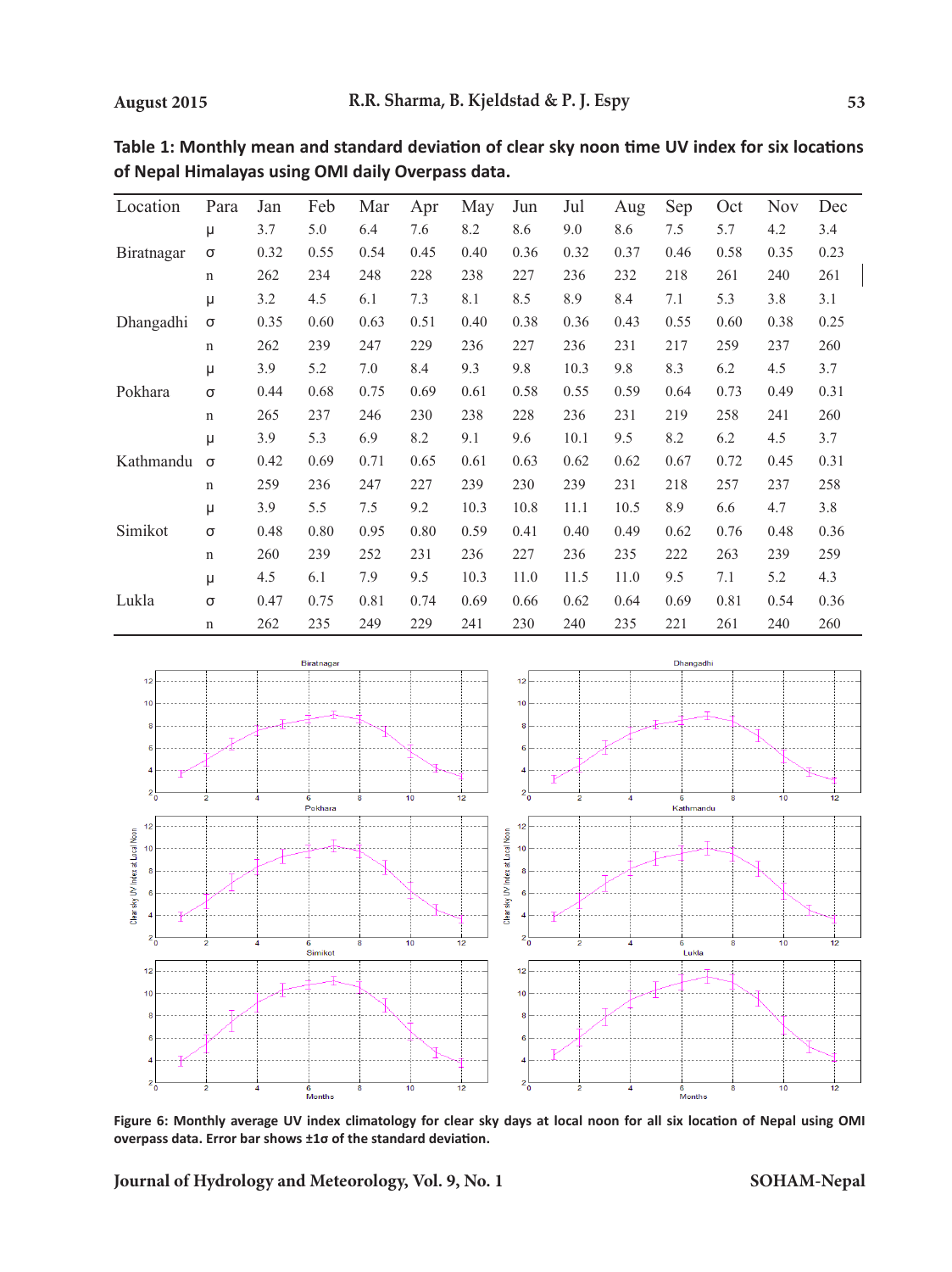

**Figure 7: Climatology of total ozone column for Kathmandu, Nepal, from Oct. 2004 to Mar. 2012 using TOMS and AURA-OMI satellite data with a trend in red line.** 

#### **4.3 Columnar Ozone Climatology**

Monthly mean columnar ozone obtained from TOMS/OMI from November 1978 to March 2012 is shown in Figure 7. TOMS ozone before 2005 is taken from the Nimbus 7, Meteor 3 and Earth Probe satellites. The OMI overpass data also provides columnar ozone using TOMS like algorithm. The OMTO3\_O3 product of OMI overpass is an average value of  $13 \times 24$  km at nadir and the pixels in a different position of the swath covers a larger area than the nadir. Columnar ozone from the four stations of Nepal is compared in different study (Sharma et al., 2011). The TOC estimation by OMI is -1.5 to +3.9% for cloud free condition and -3.5% to +4.4% for cloudy condition

The monthly ozone value in Dobson units (DU) also follows an annual cycle where minimum is observed during December and maximum in April or May. The ozone also fluctuates year to year. There is also increasing trend of the columnar ozone with latitude (not shown here). The long-term monthly average of columnar ozone is also shown in Figure 8. We have also observed a decreasing trend of columnar ozone in all

stations. The monthly average plot shows that the ozone level 255-270 DU is found in January and reaches the highest in April or May at the level of 285-295 DU and decreases a lowest value at 250-260 DU in December. Large variation of the columnar ozone is also observed from January to May. Table 2 shows a monthly mean TOC value and the standard deviation of all the sites from Nepal Himalayas.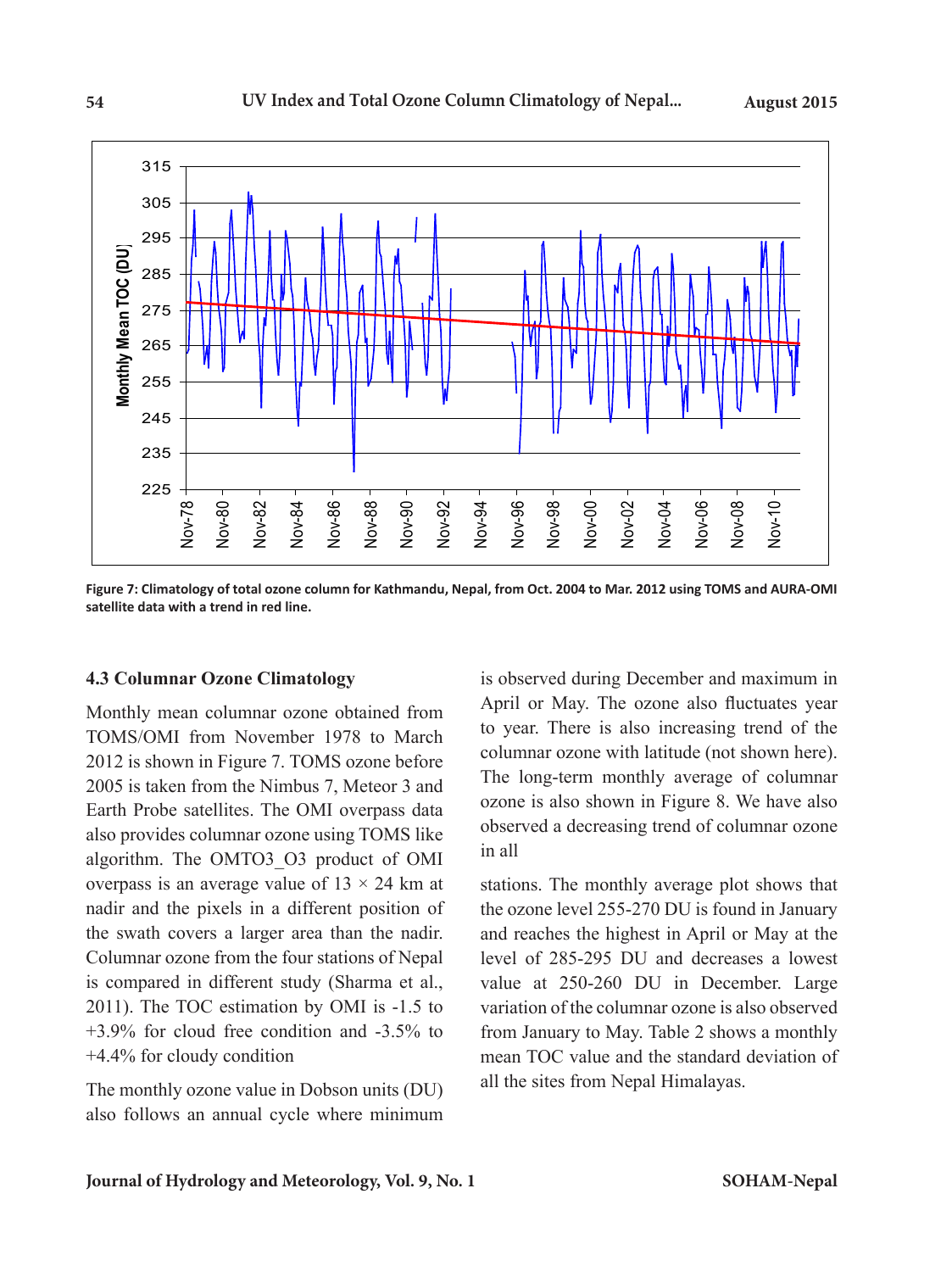

**Figure 8: Monthly mean total ozone column climatology for all six sites of Nepal using TOMS/OMI overpass data from November 1978 – March 2012. Error bar shows ±1σ of the standard deviation from the mean.**

#### **4.4 Discussion**

Diurnal variability of the four stations shows in the summer season UV index is high to extreme range. The highest altitude station receives more than 16 in a clear sky day around noon when the atmosphere is also clean due to rainfall washout of the aerosols. Altitudinal variation is distinctly visible at the diurnal plots. The rate of increase of UVI is found to vary 7-8%/km to 35%/km. This means at further higher altitude (where we have no station), UVI is still higher than 16. Since, cloud and aerosol or pollution in the atmosphere prevents the UV radiation reaching the ground; we have found similar or even lower UVI in Kathmandu (1350 m) than the lower altitude station Pokhara (850 m). The lower UV index in the Kathmandu valley as compared to Pokhara valley is due to the high level of pollution level or aerosol content which compensates the altitudinal increase in UV index. Bowl shaped valley with more than 3 million population, heavy traffic, unpaved road condition, old vehicles with comparatively higher level of emission rate, large number of brick factory etc. are responsible for higher level of pollution level or aerosol content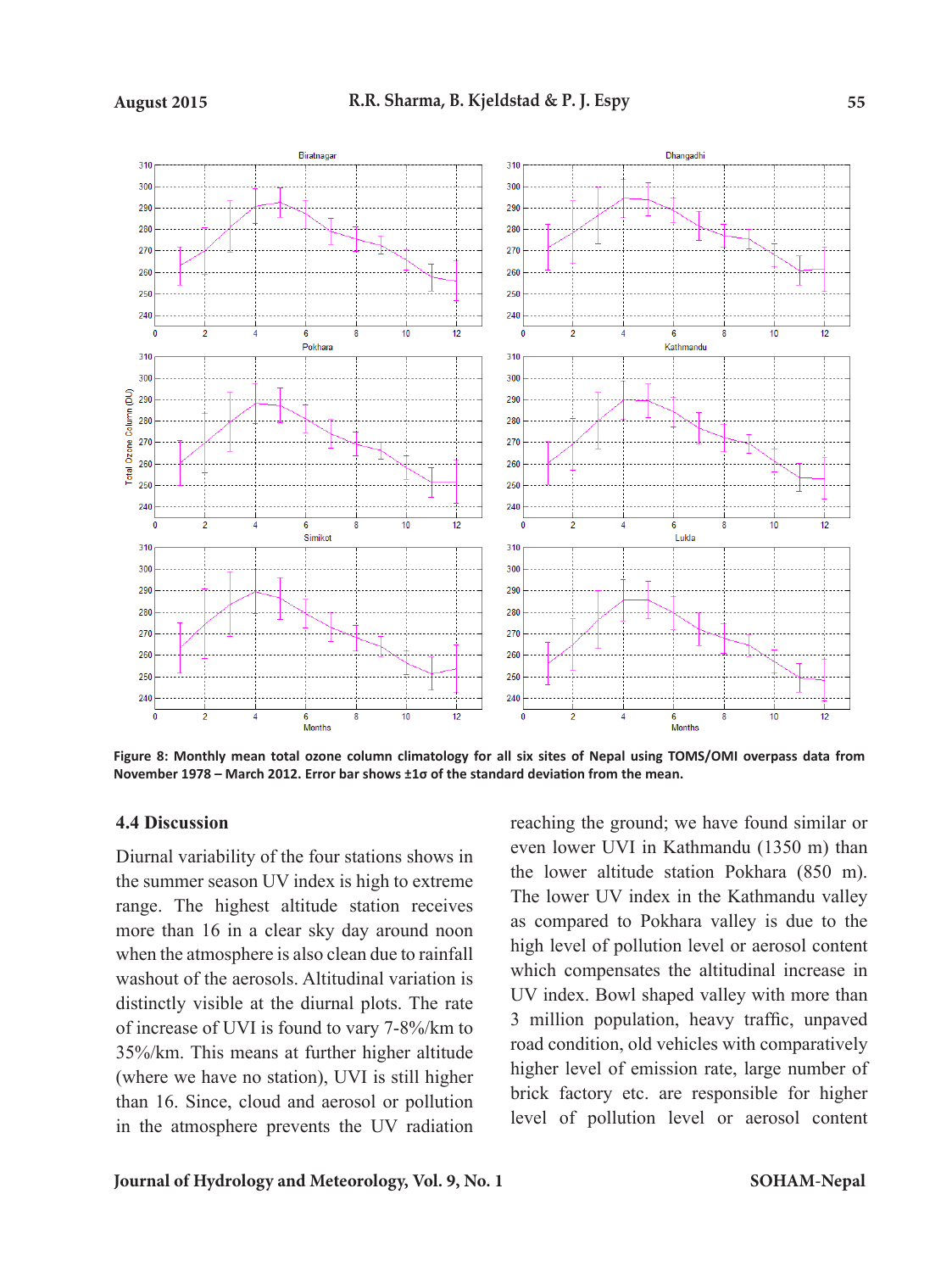in Kathmandu valley. The Pokhara valley is relatively cleaner than Kathmandu valley where number of rainy days are also higher than the Kathmandu. When selecting a threshold of the cloud transmission factor for clear sky days, we have found different heights of the oval even in some consecutive days. This is likely due to the difference between the aerosol loading or presence of thin cirrus cloud. Dahlback et al. (2007) have found the in the Lhasa, Tibet that the level of UV index reaches to above 15 on clear days and sometimes exceeds 20 on partially cloudy days. Low altitude station despite the fact that more humid and hot climate receives comparatively less erythemal UV radiation compare to high altitude and cold climate station in a same day. People notion is very poor to understand the level of erythemal UV radiation they receive in such a high altitude region.

UV index climatology for clear sky condition at local noon using OMI station overpass data of six sites of Nepal is also presented in the study. We have taken a simple ratio of satellite and ground to correct the bias as often found in the satellite data. We believed at the beginning that satellite estimation (UVI) is closer enough with the ground measurements at the relatively clean sites of High mountain of Nepal, but actual satellite estimation is more diverse than the lower altitude station. We have also found that reflectivity and cloud optical depth have bimodal distribution in one of high altitude station (Lukla, 2850 m). The cloud optical depth is zero even when the reflectivity measurement is 0.8. This is because satellite assumes clear sky above certain altitude for example 2 km (Krotkov et al. 2002). The OMI also uses high surface albedo values. When comparing surface albedo with time series data from Nepal, we have found that albedo often exceeds 0.1 in monsoon season where there is no snow at all in the ground. That may be the small patches of low level cloud in the OMI grid.

The UV index climatology follows the annual cycle where minimum close to 3-4 is found for

**Table 2: Long-term monthly mean and standard deviation of total ozone column for six locations of Nepal Himalayas using TOMS/OMI monthly average overpass data (1978-2012).**

| Location | Para        | Jan   | Feb   | Mar   | Apr   | May   | Jun   | Jul   | Aug   | Sep   | Oct   | <b>Nov</b> | Dec   |
|----------|-------------|-------|-------|-------|-------|-------|-------|-------|-------|-------|-------|------------|-------|
| Birat.   | μ           | 263.1 | 270.0 | 281.2 | 290.9 | 292.6 | 287.2 | 279.2 | 275.5 | 272.6 | 265.8 | 257.6      | 256.1 |
|          | σ           | 8.9   | 10.9  | 12.1  | 8.2   | 6.8   | 6.5   | 6.0   | 5.6   | 4.2   | 4.7   | 6.1        | 9.2   |
| Dhan.    | μ           | 271.6 | 278.6 | 286.5 | 294.5 | 294.0 | 288.8 | 281.6 | 277.0 | 275.4 | 268.2 | 260.8      | 261.7 |
|          | σ           | 10.7  | 14.6  | 13.1  | 8.8   | 7.7   | 5.7   | 6.9   | 5.5   | 4.5   | 5.2   | 6.8        | 10.2  |
| Pokh.    | μ           | 260.5 | 269.7 | 279.6 | 288.1 | 287.2 | 281.1 | 274.1 | 269.3 | 266.3 | 258.3 | 251.4      | 251.7 |
|          | σ           | 10.6  | 13.7  | 13.7  | 9.2   | 8.1   | 6.4   | 6.7   | 5.6   | 3.9   | 5.3   | 6.9        | 10.1  |
| Kath.    | μ           | 260.5 | 269.2 | 280.2 | 289.6 | 289.4 | 284.1 | 276.7 | 272.1 | 269.4 | 261.4 | 253.7      | 253.2 |
|          | σ           | 9.9   | 12.1  | 13.1  | 8.8   | 7.7   | 6.8   | 7.3   | 6.5   | 4.5   | 5.3   | 6.4        | 9.6   |
| Simi.    | μ           | 263.4 | 274.6 | 283.7 | 289.4 | 286.4 | 279.3 | 273.0 | 268.1 | 264.0 | 256.6 | 251.4      | 253.9 |
|          | σ           | 11.6  | 16.1  | 14.9  | 10.2  | 9.7   | 6.6   | 6.6   | 5.9   | 4.6   | 5.6   | 7.7        | 11.0  |
| Lukla    | μ           | 256.1 | 264.7 | 276.6 | 285.6 | 285.5 | 279.6 | 272.0 | 267.8 | 264.5 | 257.0 | 249.5      | 248.5 |
|          | σ           | 9.9   | 12.0  | 13.4  | 9.5   | 8.7   | 7.7   | 7.4   | 6.8   | 4.9   | 5.4   | 6.7        | 9.8   |
| Total    |             |       |       |       |       |       |       |       |       |       |       |            |       |
| year     | $\mathbf n$ | 31    | 31    | 30    | 30    | 29    | 27    | 29    | 29    | 30    | 30    | 30         | 30    |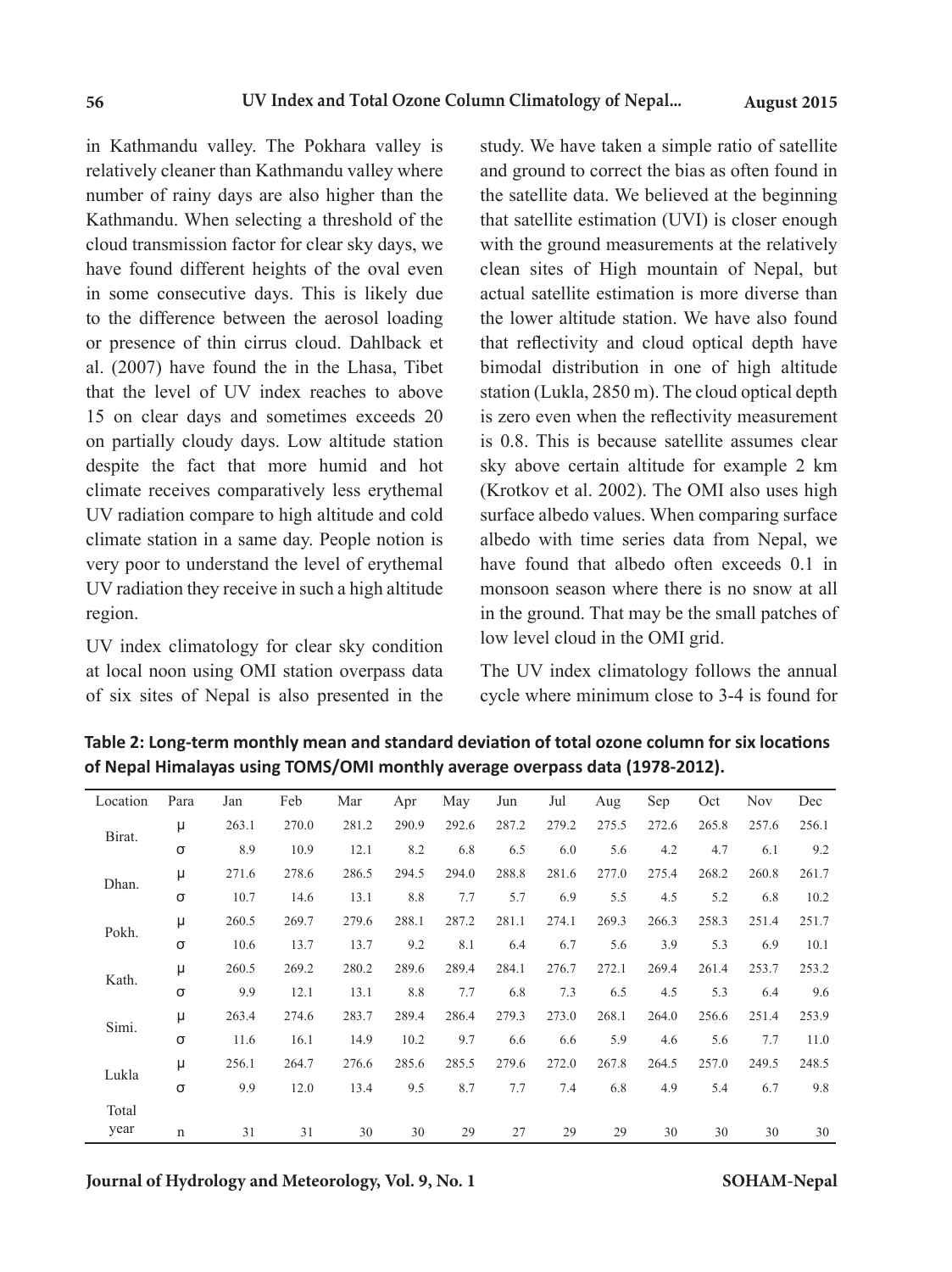the winter months and 9-12 is found for the spring (April and May). Ozone climatology of nearly thirty years monthly average data from TOMS/OMI satellite shows that total ozone column also follows the annual cycle where minimum is found in December and maximum is found in April and May as obtained in the other studies (Kalapureddy et al., 2008; Ganguly and Iyer, 2005).

### **5. CONCLUSION**

We have performed a climatological study of UV index derived from OMI satellite for local noon at clear sky condition. Before the using the OMI data, we have applied a correction factor using a ratio comparing clear sky UV index data from the ground measurements and satellite estimation. We have also found two discrepancies in the OMI data. The first is the surface albedo is often found more than 0.1 during the monsoon season, which, theoretically, should be less than 0.1. The reason, as discussed before, is due to the confusion with the patches of low level cloud often found in the OMI grid during the monsoon season. The second is that the OMI algorithm assumes zero cloud optical depth above a certain altitude. In the present OMI algorithm, 2 km has been taken as a threshold value in which cloud optical depth is zero above that altitude. Since Lukla station is already 2850 m, the discrepancy of ground measured UV index and satellite estimated UV index will be certainly more in those stations with more than 2 km altitude (e.g. Lukla, 2850 m). Therefore further improvements will be needed in the OMI data.

Looking an oval shape curve of UV index (without sharp kinks) also makes differences in the diurnal variability of UV index. We can receive high UV index when sky is cloudfree and atmosphere is clean. Measurement data from the high altitude station shows that the values goes up to 16 in clear sky monsoon period where atmosphere is also clean. Other low altitude stations also receive a high dose of erythemal UV radiation, demands to use some sort of protection mechanism according to the WMO guidelines.

Ozone climatology using the TOMS/OMI monthly mean from 1978 to 2012 follows the annual cycle, minimum in December and maximum in April/May. Inter annual variability is also significant. We have found a decreasing trend of ozone in all the six sites of Nepal in the 30 years using a simple linear regression.

# **REFERENCES**

- Antón, M., Cachorro, V. E., Vilaplana, J. M., Toledano, C., Krotkov, N. A., Arola, A., Serrano, A., and de la Morena, B, 2010: Comparison of UV irradiances from Aura/Ozone Monitoring Instrument (OMI) with Brewer measurements at El Arenosillo (Spain)–Part 1: Analysis of parameter influence, *Atmos. Chem. Phys.,* 10, 5979-5989.
- Bais, A. F., Tourpali, K., Kazantzidis, A., Akiyoshi, H., Bekki, S., Braesicke, P., Chipperfield, M. P., Dameris, M., Eyring, V., Garny, H., Iachetti, D., Jöckel, P., Kubin, A., Langematz, U., Mancini, E., Michou, M., Morgenstern, O., Nakamura, T., Newman, P. A., Pitari, G., Plummer, D. A., Rozanov, E., Shepherd, T. G., Shibata, K., Tian, W., and Yamashita, Y, 2011: Projections of UV radiation changes in the 21st century: impact of ozone recovery and cloud effects, *Atmos. Chem. Phys.,* 11, 7533-7545.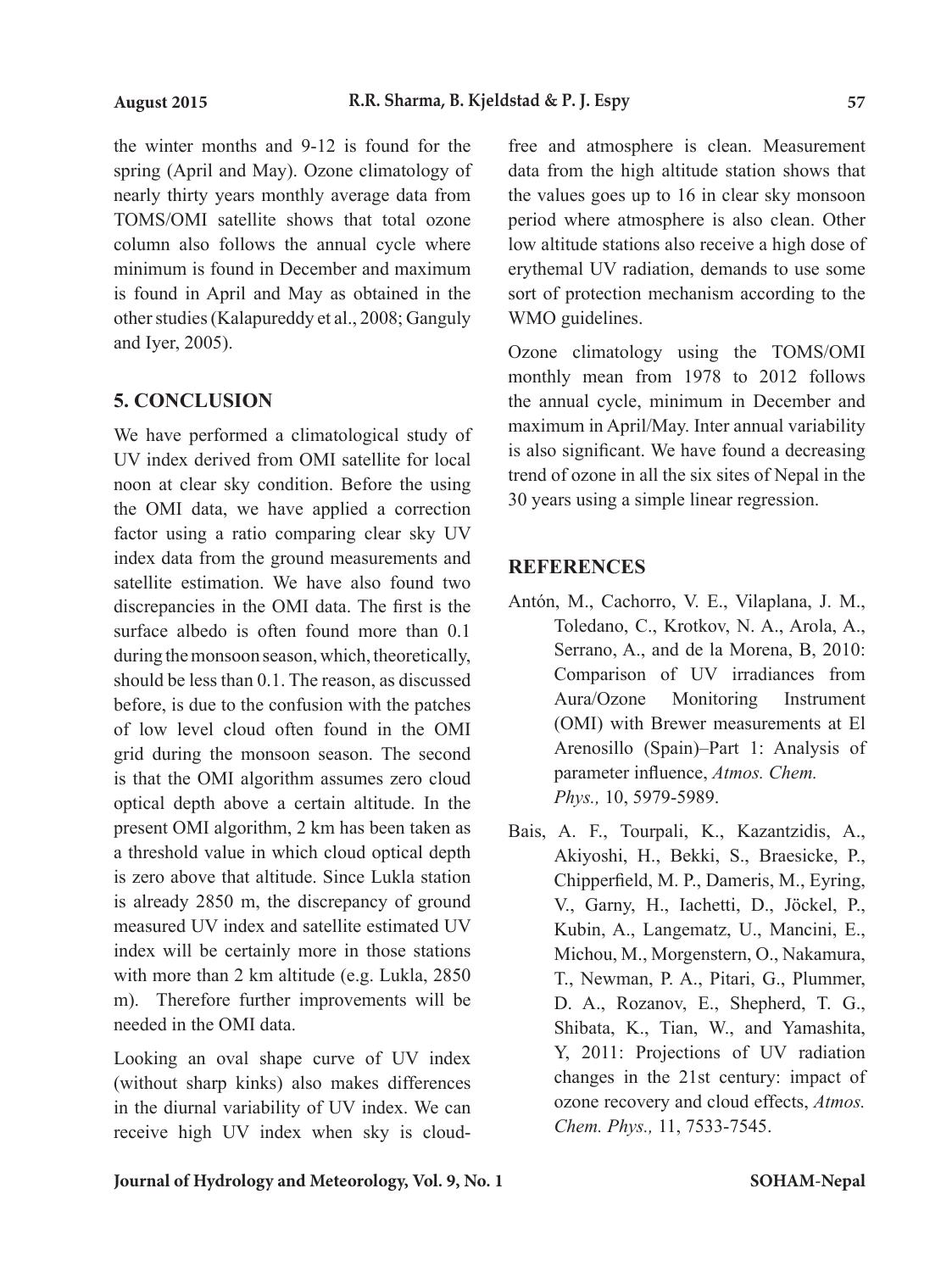- Dahlback, A, 1996: Measurements of biologically effective UV doses, total ozone abundances, and cloud effects with multichannel, moderate bandwidth filter instruments, *Applied Optics* 35, (33).
- Dahlback, A., Gelsor, N., Stamnes, J. J. and Gjessing, Y, 2007: UV measurements in the 3000–5000m altitude region in Tibet, *J. Geophys. Res.*, 112, D09308.
- Eck, T.F., Bhartia, P.K., and Kerr, J.B, 1995: Satellite estimation of spectral UVB irradiance using TOMS derived total ozone and UV reflectivity, *Geophys. Res. Lett.*, 22(5), 611–614.
- Ganguly, N.D., Iyer, K.N, 2005: Study of variation in columnar ozone concentration at Rajkot, *Journal of Indian Geophys. Union* 9 (3).
- Grobner, J.: Report in Protocol of the Intercomparision at the University of Oslo, Norway on May 30 to June 04, 2010 with the travelling reference spectroradiometer qasume from PMOD/ WRC, 2010, available in http://www. pmodwrc.ch/euvc/qasume\_audit/ reports/2010\_06\_norway\_oslo.pdf.
- Høiskar, B. A. K., Haugen, R., Danielsen, T., Kylling, A., Edvardsen, K., Dahlback, A., Johnson, B., Blumthaler, M. and Schreder, J, 2003: Multichannel moderate-bandwidth filter instrument for measurement of the ozone-column amount. cloud transmittance, and ultraviolet dose rates, *Applied Optics* . 42 (18), 3472-3479 .
- Kalapurreddy, M.C.R, Ernest Raj, P., and Devera, S, 2008: Total ozone variation over oceanic region around Indian subcontinent during pre-monsoon of 2006, *Atmos. Chem. discuss.,* 8, 3143-3162.
- Kalliskota, S., Kaurola, J., Taalas, P., Herman, J.R., Celarier, E.A., and Krotkov, N.A, 2000: Comparison of daily UV doses estimated from Nimbus 7/TOMS measurements and ground-based spectroradiometric data, *J. Geophys. Res.* 105(D4), 5059–5067.
- Kazadzis, S., Bais, A., Balis, D., Kouremeti, N., Zempila, M., Arola, A., Giannakaki, E., Amiridis, V., and Kazantzidis, A, 2009: Spatial and temporal UV irradiance and aerosol variability within the area of an OMI satellite pixel, *Atmos. Chem. Phys*. 9, 4593-4601.
- Krotkov, N. A., Herman, J. R., Bhartia, P.K., Fioletov, V., and Ahmad, Z, 2001: Satellite estimation of spectral surface UV irradiance 2. Effects of homogeneous clouds and snow, *J.Geophys. Res.* 106, 11,743–11,759.
- Krotkov, N.A., Herman, J., Bhartia, P.K., Colin Seftor, Arola, A., Kaurola, J., Taalas, P., Vasilkov, P.: OMI Surface UV Irradiance Algorithm, Editors: P. Stammes and R. Noordhoek, TBD-OMI-03, Version 2, August 2002.
- Levelt, P.F., Veefkind, J.P., Voors, R.H.M. and Vries, J. de: OMI Algorithm Theoretical Basis Document Volume I OMI Instrument, Level 0-1b processor, Calibration & Operations, 2002.
- Pfeifer, M. T., Koepke, P. and Reuder, J, 2006: Effects of altitude and aerosol on UV radiation, *J. Geophys. Res.* 111, D01203.
- Sharma R.K., B.K. Bhattarai, B. Sapkota, M.N. Gewali and B. Kjeldstad 2011: Variation of black carbon aerosol on six continuous strikes days of Kathmandu valley: a case study, *Journal of the Institute of Engineering* 8, (3) 105-113. 2011

**Journal of Hydrology and Meteorology, Vol. 9, No. 1 SOHAM-Nepal**